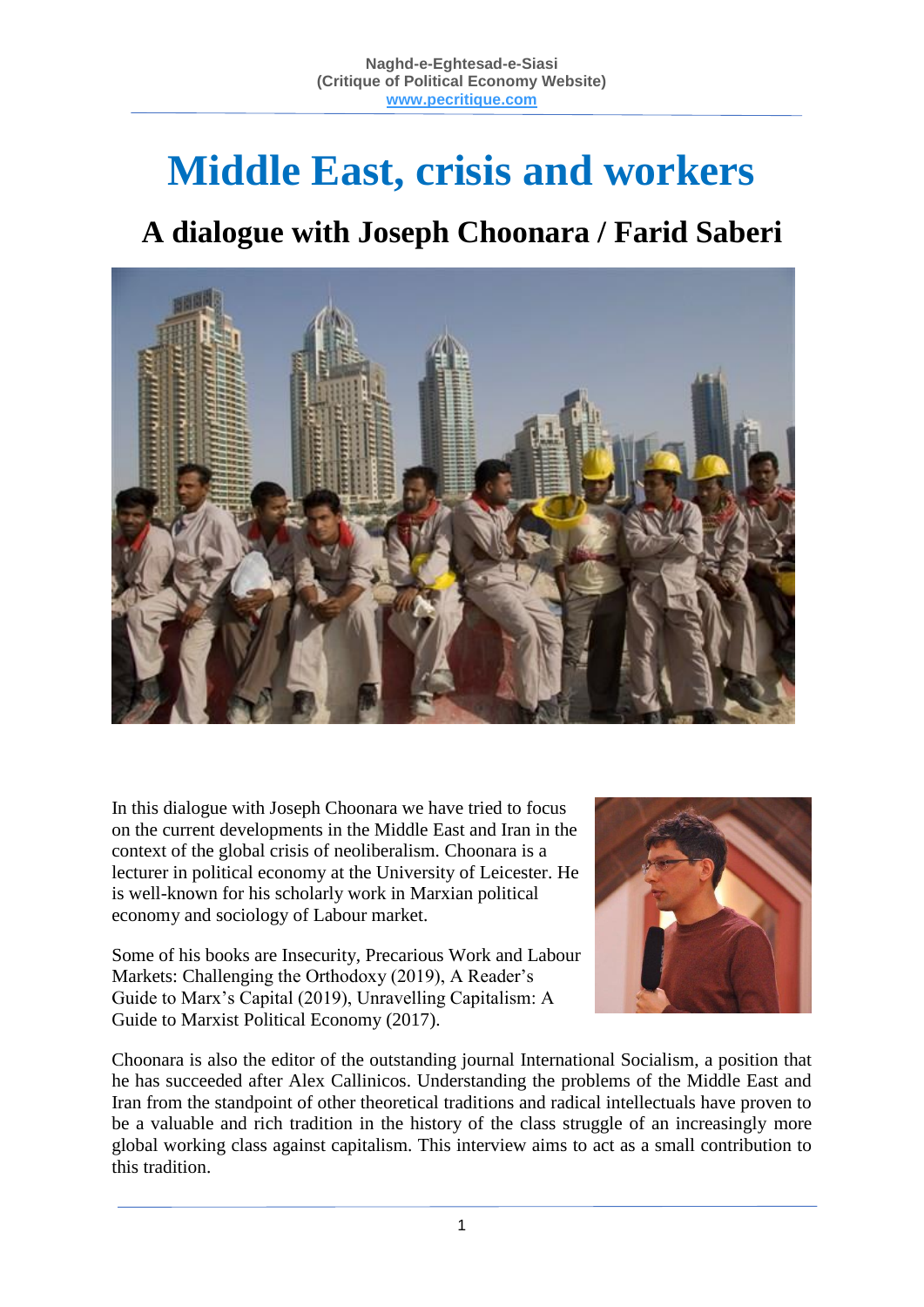**First, let's start with a new burning issue in today's geopolitical development of the Middle East, namely, Biden's administration foreign policy regarding Iran? On what grounds can one explain the continuity between Biden and Trump's approach and possibly their divergence? How do you contextualise the tension between the US and Iran in this critical phase of global capitalism that we are experiencing?**

In many ways, Joe Biden is far more representative of the long-term approach of the US ruling class to securing its interests by projecting its economic, political and military power than Donald Trump. I don't expect him to be anything other than an advocate for US imperialism.

Biden, like Trump, and Barack Obama before him, inherits two major issues. The first is the rise of China as a major capitalist power capable of challenging US interests in some areas of the globe. The second is the continued turmoil in the Middle East, which is largely a consequence of decades of imperialist intervention—not least the 2003 invasion of Iraq, which Biden voted for at the time. Those of us on the left in Britain said, when we marched against that war, that it would destabilise the region for years to come, and we were right. Ironically, this intervention has also, in some ways, given Iran greater scope to influence politics in the region, for instance by removing Saddam Hussein's regime.

Obama's approach was to try to extract the US from the chaos in the Middle East in order to focus on his "pivot" to Asia. So we had both the 2015 Iran deal and Obama's effort to encircle China economically through the Trans-Pacific Partnership (TPP).

Trump was a nasty and erratic racist and nationalist, who was perfectly capable of unleashing the US's military might if it suited him, but his major preoccupations internationally were to enact protectionist policies and to confront China, primarily through trade. He sought to do this through more unilateral measures than he predecessors, sidelining and criticising both Nato and the European Union, and tearing up the TPP. Urged on by the Saudi Arabian and Israeli governments, he also removed the US from the Iran nuclear deal, instead focusing on tightening economic sanctions. This was combined with periodic intensification of the conflict with Iran, as happened with the assassination of Qassem Soleimani in early 2020 by a US drone.

Biden represents a partial return to Obama's approach. He may retain some of Trump's measures against China, but it was interesting at the G7 summit in Britain in June to see him also pressuring allies to cooperate in the US project to challenge China's rise—he is doing the same with Nato and the EU. This will not automatically be entirely successful, as lots of EU countries have a much more conciliatory approach to China, seeing it as a key trading partner.

In the Middle East, it is possible Biden will restore a version of the 2015 deal with Iran—there are indirect talks taking place currently and a handful of sanctions have been lifted—but it's by no means certain, particularly if, as some in the US administration argue, a deal is linked to Iran operating differently across the region. Another factor threatening to distract the US administration from its reorientation on China is the continued brutality of Israel towards the Palestinians, which, following the heroic resistance of the latter, exploded into conflict earlier in the summer.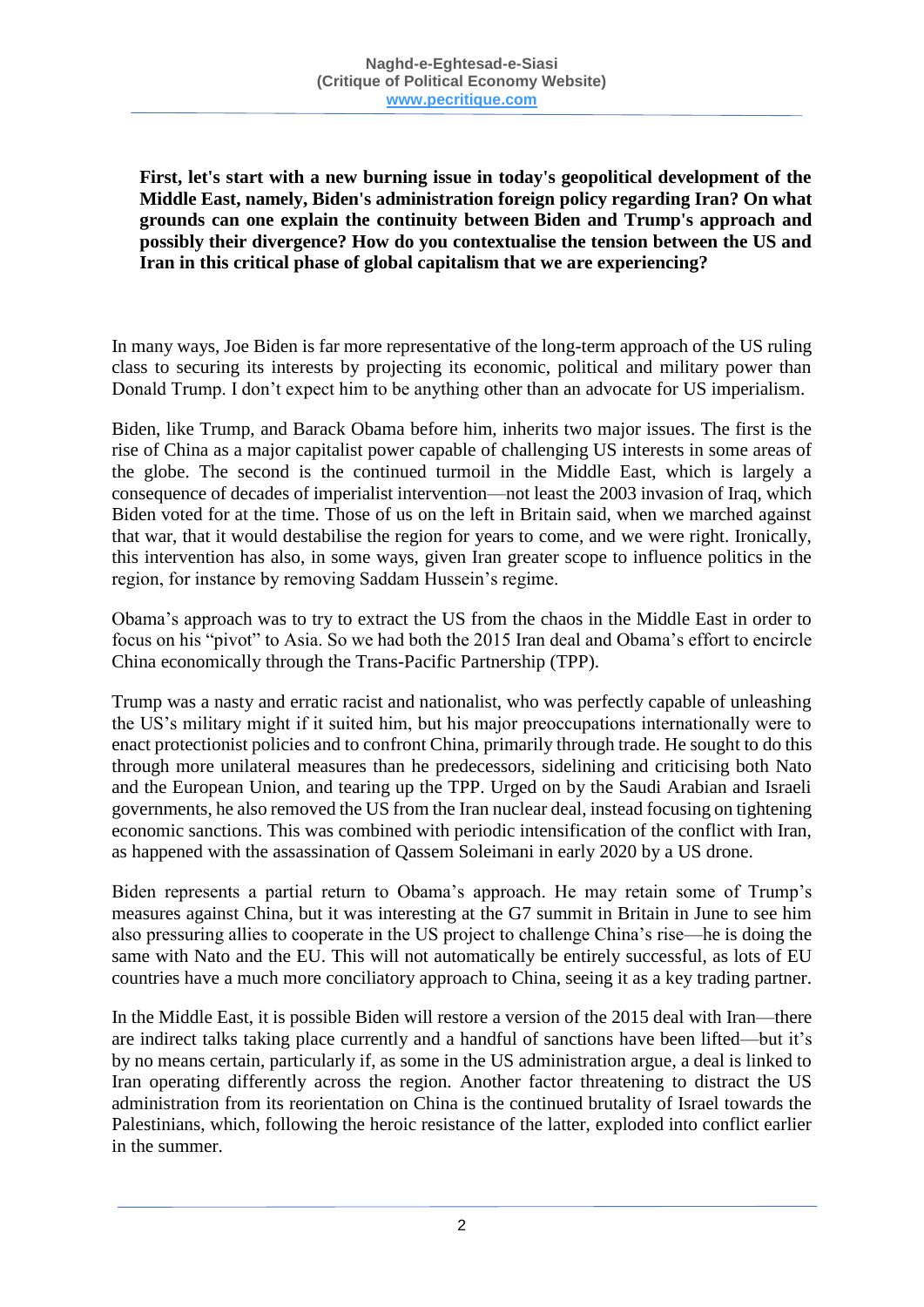Biden is no ally of the Palestinians, of course, but he will steer a slightly different path to Trump, who, for instance, recognised Jerusalem as Israel's capital. The US president's main preoccupation when the conflict erupted seems to have been to avoid getting drawn too deeply into the conflict—he would much rather lean on US allies in the region to try to calm tensions so he can focus on his wider foreign policy goals. We will have to see how successful That is in the longer term.

**One of the controversial issues in the Iranian intelligentsia is escalating tensions in the Middle East. Which one is escalating tensions, Iran's aspirations, or the US and Israel? Who is on the side of stability and de-escalation?**

**There is also a more theoretical debate:**

**Is it fair to consider the Middle East's ruling classes and their political representatives as an imperialist interactant in the so-called "sub-imperialist system" of the Middle East? Or they can not be conceived of as imperialist nationstates, and Imperialist is an exclusive description of the US?**

The theoretical issue you raise is the key here. The US remains the world's most powerful superpower within the imperialist system and has a huge capacity to escalate conflict and do harm.

However, imperialism does not simply mean the wealthiest states attacking the poorest. Imperialism is a system of inter-state rivalries, in which the capitalist economic interests are entangled with geopolitical conflicts—leading to political, economic and, ultimately, military clashes. This system involves the uneven development of different capitalist states, so emerging powers clash with established or declining ones, and this can spill over into war as states seek to advance or defend their interests.

The US emerged from the Second World War with by far the most powerful economy on the planet. In relative terms, it has, since then, declined economically. There was a period, especially around the early 1990s, after its main rival, the Soviet Union, collapsed, when the US ruling class sought to cement its hegemony through the creation of a global neoliberal order, built around free trade, the dollar, the power of Wall Street and a series of alliances with other states. However, the relative decline of the US continued. Moreover, the failure of the US in Iraq, the economic rise of China and a succession of capitalist crises have further destabilised its hegemony.

In that context, other states, lower down the hierarchy of capitalist powers, can seek to assert themselves—on a regional basis rather than globally. In that context, it makes sense to talk about sub-imperialist powers, such as Turkey or Iran or the UAE. These kinds of states seek to play on a regional level the role that the US seeks to play globally—using their geopolitical influence, trade, and sometimes their military strength, to reshape regions in their interests. You see this play out very clearly in Syria, where a whole range of imperialists and subimperialists powers have intervened directly or sponsored and cultivated allies on the ground, intensifying the conflict.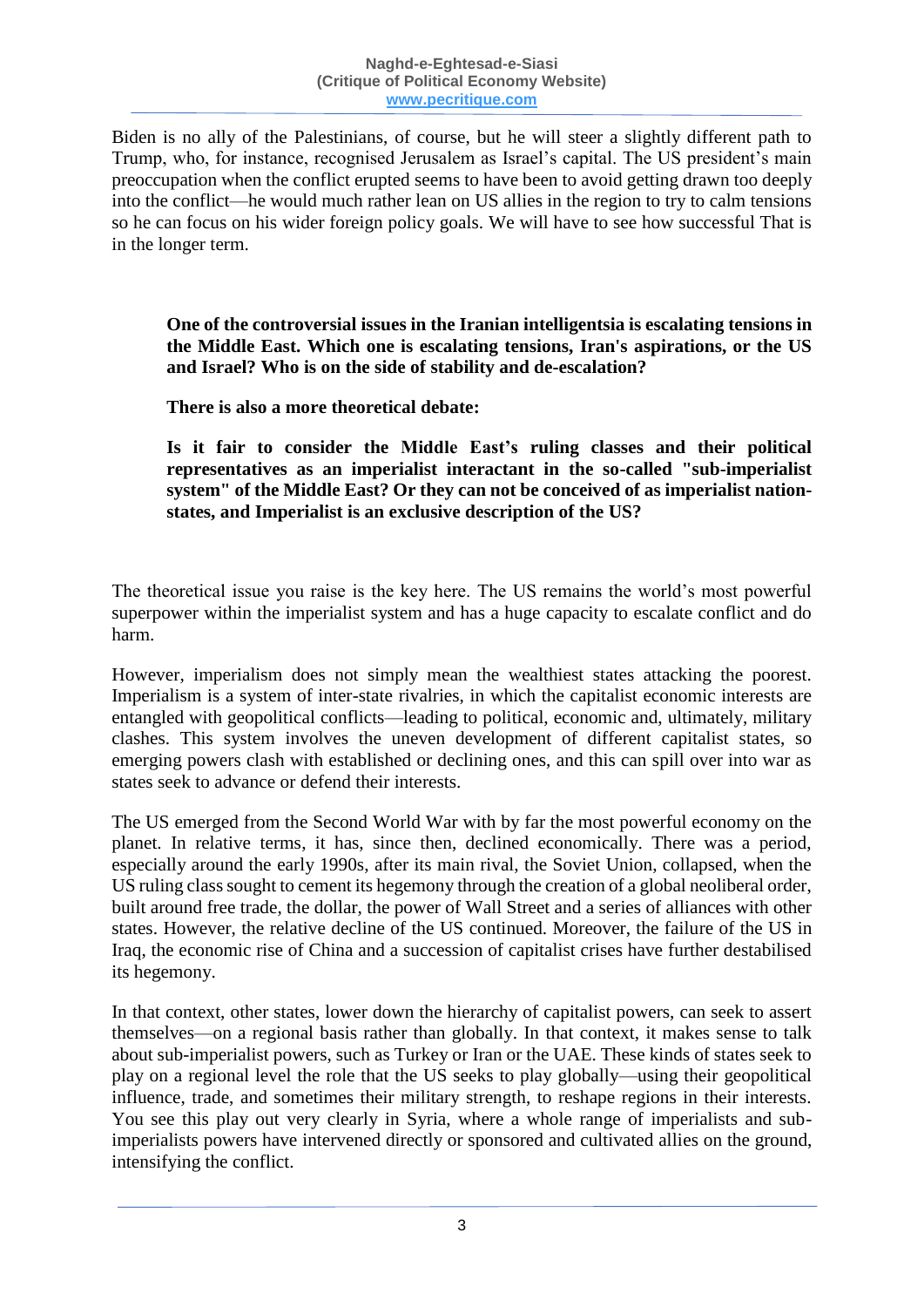Of course, the existence of sub-imperialism does not mean that those of us who live in major imperialist powers such as Britain are indifferent to the conflicts taking place. If Britain were ever to join the US in invading Iran, I would unequivocally wish to see Britain and the US, the major imperialist powers in such a conflict, defeated. However, for those living in subimperialist countries, it is important to recognise the capitalist interests driving their own government's foreign policy and to challenge these interests.

#### **What is a viable and practical strategy in the global South and developing countries (like Iran) against neoliberalism? How should movements and anti-capitalist forces face the challenges of today's globalised economy? Is going back to a modest and welfare and more public-run capitalism even possible? Is nationalising some sector of the economy a good slogan and political demand?**

That is a very big question. It is certainly true that the attraction of what socialists in my tradition call "state capitalism" has declined. In the decades immediately after the Second World War, the model for many in the Global South was something like the Soviet Union—a nationalised economy controlled from above by a powerful state bureaucracy. The Soviet Union was, from the late 1920s, an especially pure example of state capitalism. It functioned a bit like a gigantic factory, with the bureaucracy directing resources internally.

Because it was engaged in inter-imperialist rivalry, the state was compelled to direct those resources towards capital accumulation, to build up a military and industrial base, and it had to exploit workers to achieve this. So the Soviet Union under Stalin's rule ceased to be any kind of socialist society and, in important ways, increasingly mirrored other capitalist powers in the West.

However, less pure versions of state capitalism could develop elsewhere, for instance in newly independent countries such as India. I would say that the state capitalist vision—whether in its pure or impure forms—always fell a long way short of the aspiration for genuine human liberation embodied in the revolutionary socialist tradition, including the goals of the 1917 revolution in Russia.

Today, though, most movements in the Global South do not aspire to state capitalism because, due to the extent that production, trade and so on spill over national borders, it no longer seems like a viable model. Of course, those on the left sometimes advocate nationalisation, as we often do in Britain. Of course, we should criticise neoliberal policies that make life worse for workers and other oppressed groups. However, I think it's a mistake to have illusions in a heavily nationalised economy translating to socialism without genuine workers control, exercise from below. Similarly, we shouldn't have illusions in the capitalism that pre-dated the neoliberal turn. It was also barbaric and exploitative.

We should fight to reform capitalism. However, as the great Polish-German revolutionary Rosa Luxemburg argued over a century ago, we do not fight for reforms simply because the reforms are positive in themselves, but also, crucially, to increase the confidence, militancy and organisation of the working class. The ultimate goal in doing this is the revolutionary overthrow of capitalism, which necessitates a confrontation with the capitalist state and its replacement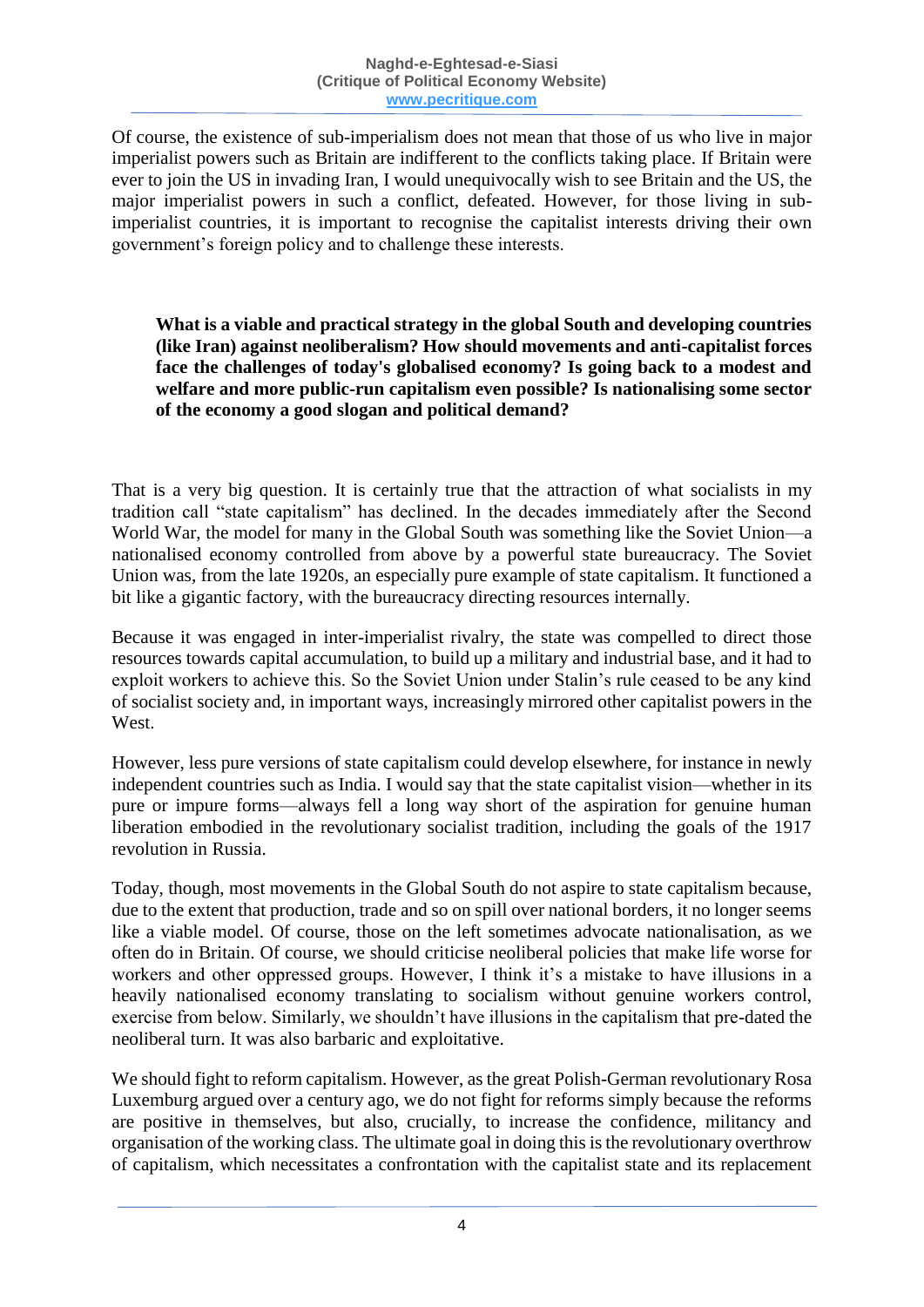with a democratic workers' state that can form the framework for the development of a truly socialist society.

The potential exists for such a change. There have been impressive rebellions in the Global South in recent years—including the Arab Spring in 2011, but also the succession of protest movement in 2019 in countries such as Chile, Ecuador or Lebanon. However, the number of people in such movement who advocate for revolutionary transformation in the sense I have described, and who have the understanding and organisation to influence others, has been far too small. We need to change that.

**One of the major concerns today is the rise of the ultra-right and neo-fascist popular movements among the desperate middle classes (resulting from capitalism's profitability crisis) in both advanced and developing capitalist countries. It seems that right-wing nationalism and even reactionary ideas are more prevalent among the middle class than economic and politically progressive ideas. This holds for the US and Britain, as much as Iran and India? How do you explain this rise of popular right-wing movements? Why are progressive popular movements not as strong as the far-right ones?**

The period of the 1980s and 1990s was the high tide of the neoliberal consensus. This led to the creation of what the Pakistani-British Marxist Tariq Ali calls an "extreme centre" politicians form the centre left and centre right converging on a set of common policies that were often to the detriment of those who elected them. Neoliberal policy regimes were imposed in an even harsher manner on countries in the Global South, often by enthusiastic converts to these policies in those countries encouraged by the major capitalist states and bodies such as the International Monetary Fund.

Discontent about the extreme centre and its counterparts in the Global South has now fused with the deepening inability of the system to fulfil the aspirations of workers—and we should remember the urbanised working class has grown by hundreds of millions in recent years. This has led to political polarisation.

Radical alternatives on the right and left have gained appeal, and this is reinforced by the repeated crises of the system, including that of 2008-9 and the pandemic crisis today.

On the radical right there are openly fascist forces—those committed to building street movements that can overthrow democracy and impose a Nazi-style regime. There are also fascist parties that pretend to be part of the mainstream electoral system in order to gain support, as is the case with Front National in France, for example. Then there is an array of radical right parties that may contain or encourage fascist elements, and sometimes flirt with fascism, but are not themselves tied to the fascist strategy—this is the most common expression of the reemergence of the radical right. Examples include Trump in the US or Jair Bolsonaro in Brazil. In the absence of a solution to the ongoing tribulations of capitalism from mainstream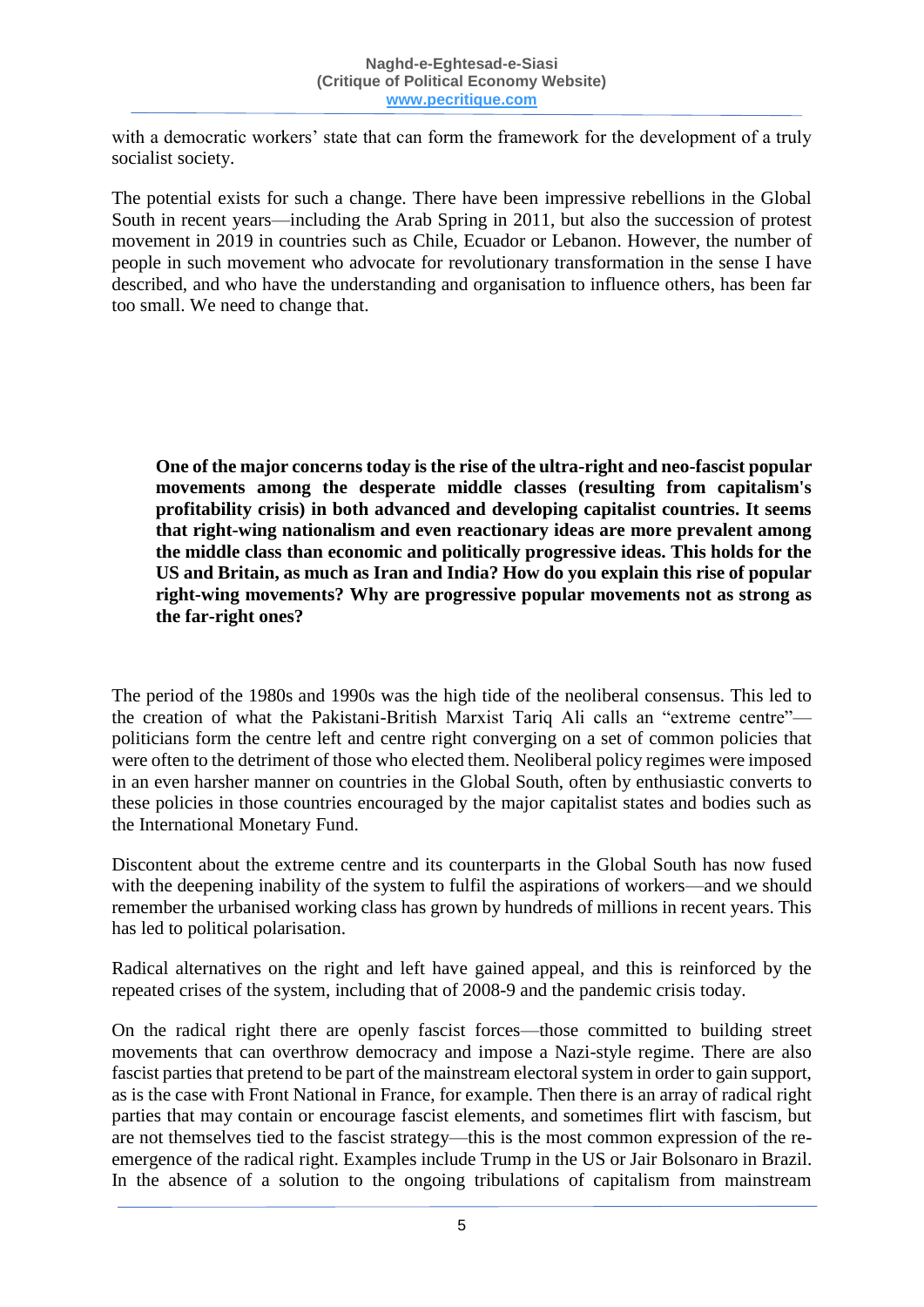politicians, or mass resistance from below, these political forces will continue to gain a hearing, mobilising racism and chauvinism in an attempt to build and hold together their social base.

The radical left has also made breakthroughs, but here there is a problem. Most of the radical left consists of "reformist" socialists committed to working within the framework of the capitalist state.

It is good that left-wing reformists such as Bernie Sanders in the US and Jeremy Corbyn in Britain have become prominent. It encourages discussions about socialism and it can even raise people's confidence to hear Corbyn talk about how things could be different. However, left reformist forces, like reformist formations traditionally, eventually come up against the limits of the reforms capitalism will tolerate.

In Greece, the radical left party Syriza was elected to break from austerity imposed after the 2008-9 crisis. However, the EU, IMF, the European Central Bank, and Greek capitalists, joined forces to bring Syriza to heel—essentially by threatening to shut down the economy unless they enforced the interests of capital. Syriza was tamed, and ultimately voted out of office by a disenchanted electorate. In Spain we saw Podemos, another radical party, surge in the polls since its foundation in 2014, emerging after a powerful street movement against austerity. But, ultimately, in its efforts to gain control within the existing state, it joined a coalition with the mainstream left, and has in recent months been policing Spain's response to Covid-19. Its voters have started turning away from the party, because it no longer seems to present a radical alternative.

So these "left reformist" parties and figures break through very fast—but they are also tested very harshly. We need to offer a revolutionary alternative, but one that also understand people's aspirations for reforms, and participates in the fight to win them through struggle.

**One of the classic approaches for defeating the popular far-right movements is the well-known Strategy of Trotsky, namely the united front (opposed to the Stalinist strategy of the popular front)? Do you think these concepts have any relevance for today?**

This follows directly from the previous point. Leon Trotsky spoke about a tactic or policy of the united front as a means of mobilising workers in common struggle, without sacrificing the independence of the revolutionary forces. The context in which he presents the argument most clearly is in his discussion of the emergence of the Nazis in Germany in the 1920s and 1930s. These writings are worth re-reading today.

In order to confront the Nazis, it was necessary to mobilise not just the substantial minority of revolutionary workers, but also as many of the majority of reformist workers as possible. The reformist workers tended to look to reformist parties, along with the trade unions. Trotsky argued that the revolutionaries should appeal to the leaders of these parties and unions to make common cause in anti-fascist struggle. If the leaders agreed, all the better for the creation of a mass movement.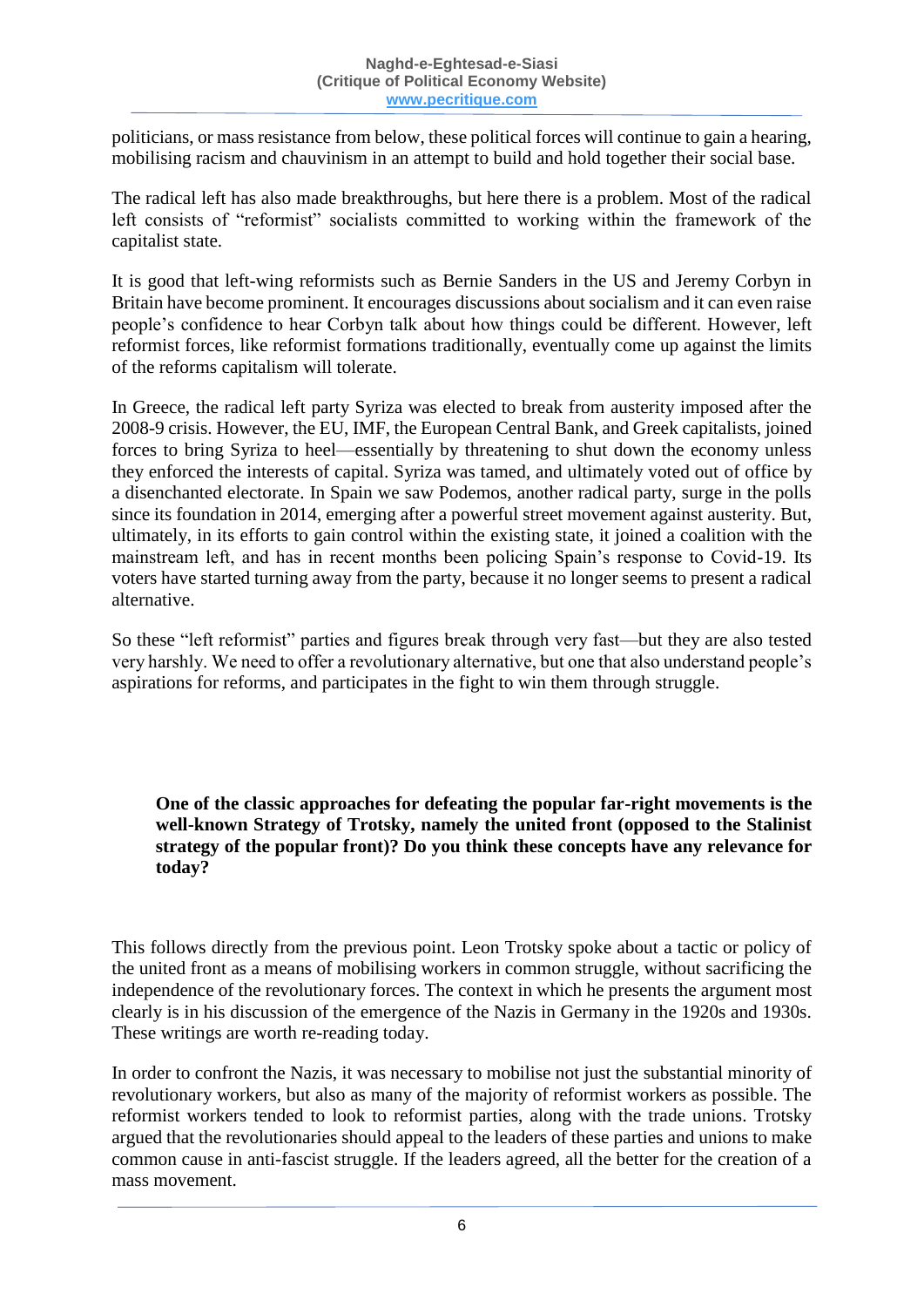If they refused, then the revolutionaries would at least be able to explain the masses that they had tried to secure the unity of the working class, and encourage them to mobilise anyway.

So Trotsky was advocating a limited agreement for common struggle, in which reformists and revolutionaries can participate as independent forces.

In the context of the common struggles that result, revolutionaries would insist on their right to advocate the tactics and ideas they felt best suited to the confrontation of the fascists. In doing so, they would, Trotsky hoped, also win broader layers of workers to revolutionary socialism.

Sadly, Trotsky's ideas were not tested in Germany at the time, and the German working class was shattered by fascism. In other contexts, such as France or Spain, the Stalinist approach of the "Popular Front" against fascism won out. This involved the revolutionaries sacrificing their independence and blunting their politics in order to work with liberal, mainstream forces in unprincipled alliances.

Trotsky's approach remains relevant today, provided it is creatively applied. For instance, the small group of revolutionaries in Britain cannot credibly convince the whole of the Labour Party, which has hundreds of thousands of members, to help us in the fight against fascism or in support of the Palestinians. But we can certainly win sections of the left of the Labour Party to this struggle.

In general, the revolutionary left should mobilise alongside reformist workers, in real struggles to achieve the goals of the working class. But they should also retain their independent ability to present their ideas and develop the tactics most likely to succeed, and most likely to increase the strength of the working class movement. In doing so, our goal should be not simply to win our limited demands but also to create mass revolutionary organisation that can ultimately lead a struggle for genuine revolutionary change.

**One of the domains which you are known for working on is the sociology of labour and especially your empirical work on Britain's working-class (Insecurity, Precarious work and Labour Market: challenging orthodoxy). What do you think are the main characteristics of the working class of the global South in the neoliberal era? How have these characteristics manifested themselves in their struggle? And you mentioned that there are similarities between workers struggle against "extreme centre" in both global South and north? What are their differences and divergences? And how these differences make their struggle different?**

One of my arguments about the discourse on "precarity" and "precarious employment" in academia today is that it's quite an insular approach. The literature emphasises the decline of a "standard model" of employment that existed in advanced capitalist economies in the post war decades. Actually, even that model is open to question. Not everyone was a white, male, relatively affluent and unionised worker in stable employment in the 1950s or 1960s. Nonetheless, in a country such as Britain, at least it is clear what is being discussed.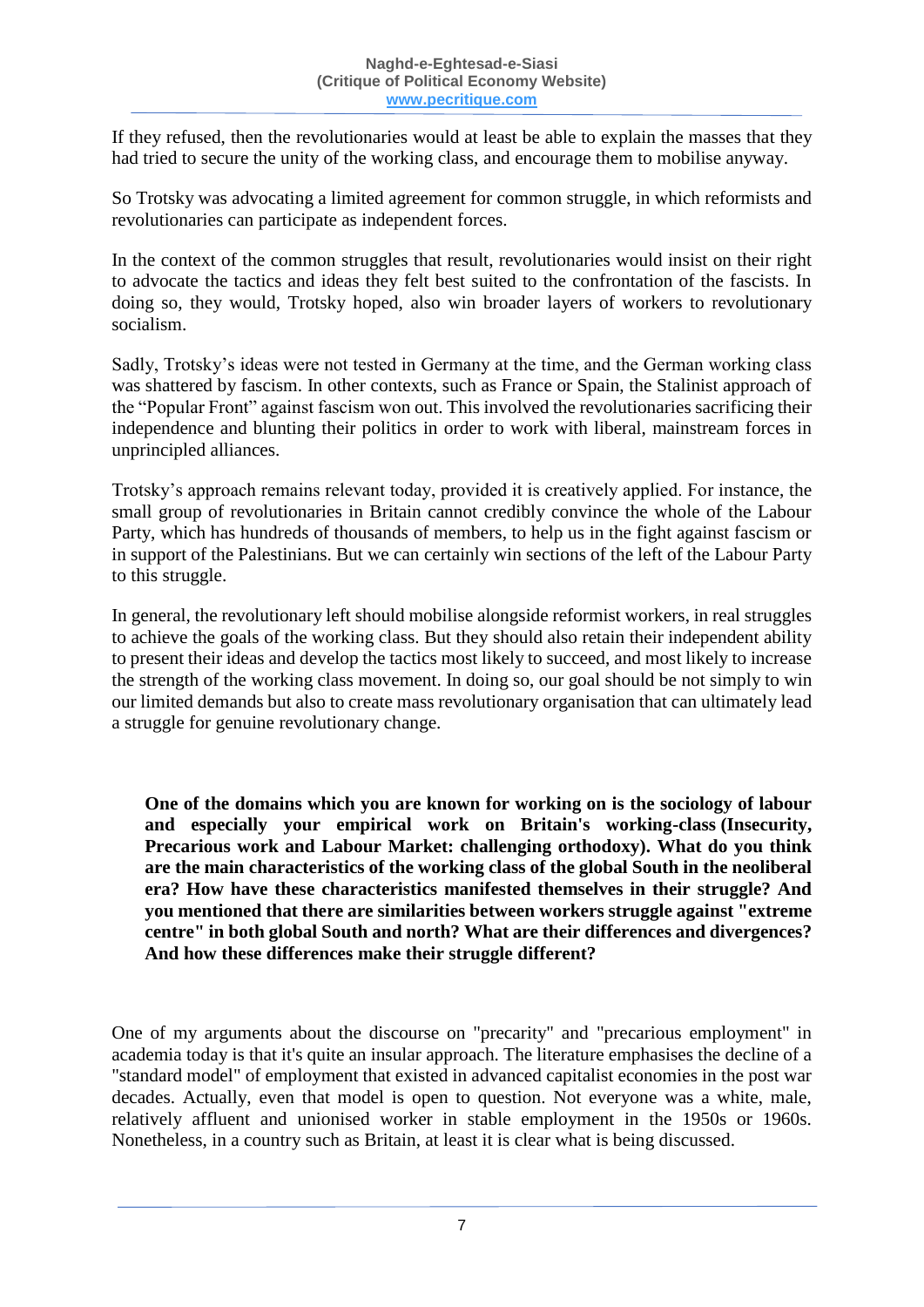Across much of the Global South, nothing even approximating this standard model ever existed. We can't talk about an emergent precarity of employment. So obviously there are pronounced differences in working class conditions in different contexts. Moreover, the term "Global South" hardly captures the variety of working conditions present outside the advanced core of the capitalist system. The experience of workers in Foxconn, the Taiwanese firm which runs giant factory complexes, some with over quarter of a million workers, in mainland China is wildly different from that of tin miners in Bolivia or agricultural labourers in Zimbabwe.

What I think the working class internationally have in common is, first and foremost, a shared interest in and capacity to challenge capitalism. That arises from their position within the sphere of production. As Karl Marx wrote a long time ago, wherever capitalism goes, it is compelled to create its own gravediggers—or, at least, its potential gravediggers. Workers are dependent on capital for employment and wages, but capital remains dependent on the collective mobilisation of labour to derive its profits. Whatever restructuring has taken place within different economies, that potential power remains.

There are also commonalities in how the neoliberal model adopted by ruling classes has deepened discontent. The structural adjustment programmes imposed on countries in Africa and Latin America under the IMF have tended to be far more devastating than the austerity policies imposed in Europe, but the similarities are also clear. The austerity programme imposed on Greece in the aftermath of 2008-9, for instance, was in many ways akin to programmes previously imposed in the Global South, and the IMF was one of the bodies that policed the programme.

Interestingly, there are also some commonalities in forms of contemporary struggle—although, again, recent explosions in workers' activity have been more powerful in the Global South. Take, for instance, the role played by teachers and educators in recent labour struggles. Beverly Silver pointed out in a book a few years ago that teachers' struggles have a geographical scope and scale exceeding that of textile workers or automotive workers at the high points in their militancy. Everywhere you look in mass struggles you tend to see teaching unions. This reflects the way that occupation has been "proletarianised" in recent decades, in other words, the way it has become more like the forms of collective labour adopted in industrial capitalism generally. Even here in Britain I've been on strike within my university every year since I became an academic.

Looking more specifically at the major struggles around 2011 and 2019 in the Global South, I would say that many of these reflect the conditions in which the growth and urbanisation of the working class has taken place. For the first time in world history, the majority of the world's population are urbanised. And for the first time in world history, as far as we can tell, the majority of those who toil for a living are workers in a sense that Karl Marx would have recognised. However, the newly formed, youthful, urbanised layers of workers do not encounter a form of capitalism capable of meeting their basic aspirations. They often struggle to find acceptable work or housing, to pay for transport costs or to cover their basic expenditure. Contemporary cities pool together bitter and angry workers along with those who aspire to work. These people also confront ruling classes that have continued to enriched themselves. Because this often happens in a context of weak economic performance, that enrichment comes increasingly at the expense of the mass of ordinary people.

"Inequality" is, therefore, a major mobilising force. So too is "corruption", which is really the political counterpart of inequality. In many cases racism and chauvinism is intensified to try to